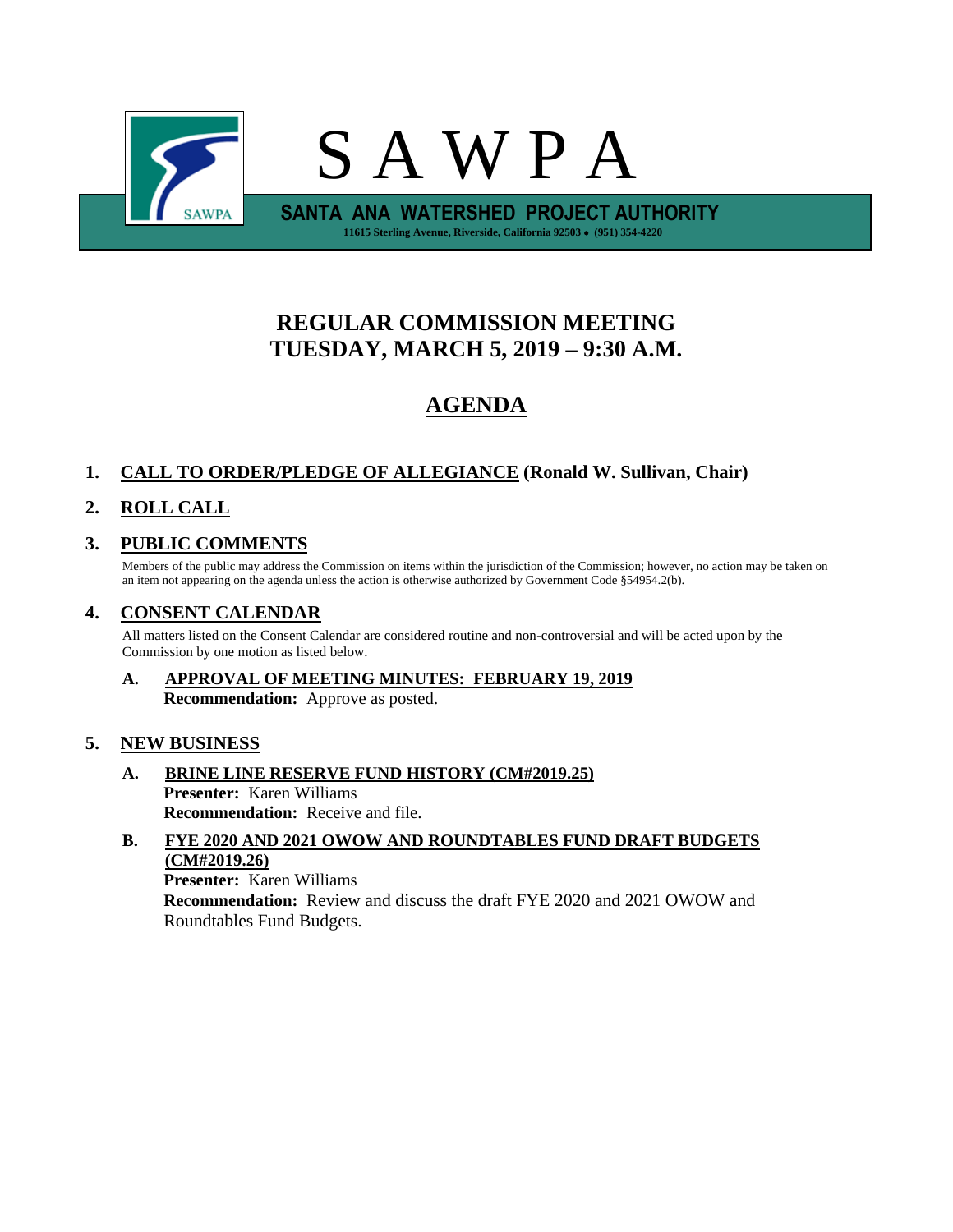#### **C. PROPOSITION 1 IRWM ROUND 1 IMPLEMENTATION GRANT APPLICATION SUPPORT (CM#2019.28)**

#### **Presenter:** Mark Norton

**Recommendation:** (1) Authorize transfer of \$7,683 from Fund 100-05 and \$17,143.92 from Fund 370-01, all designated for FYE 2019 to technical/grant writing consultant support, to Fund 373OWOW; and (2) Execute Task Order No. DUDK373-06 with Dudek in the amount of \$91,310 to provide grant writing support services for the Proposition 1 IRWM Round 1 Implementation Grant Application support.

#### **D. BASIN MONITORING PROGRAM TASK FORCE REGULATORY SUPPORT (CM#2019.29)**

#### **Presenter:** Mark Norton

**Recommendation:** Execute Task Order No. RISK374-08 with Risk Sciences in the amount of \$74,400 to provide strategic and regulatory support for the Basin Monitoring Program Task Force.

#### **E. OWOW STEERING COMMITTEE APPOINTMENTS (CM#2019.27)**

#### **Presenter:** Rich Haller

**Recommendation:** Appoint two Commissioners to serve on the OWOW Steering Committee for the March 28, 2019 meeting and designate one to serve as meeting Convener.

#### **F. UPDATE ON DISCUSSIONS WITH ORANGE COUNTY STAKEHOLDERS Presenter:** Rich Haller

**Recommendation:** Receive and file an informational report on discussions with Orange County Stakeholders.

### **6. INFORMATIONAL REPORTS**

**Recommendation:** Receive for information.

**A. CHAIR'S COMMENTS/REPORT**

### **B. COMMISSIONERS' COMMENTS**

### **C. COMMISSIONERS' REQUEST FOR FUTURE AGENDA ITEMS**

### **7. CLOSED SESSION**

There were no Closed Session items anticipated at the time of the posting of this agenda.

### **8. ADJOURNMENT**

Americans with Disabilities Act: If you require any special disability related accommodations to participate in this meeting, call (951) 354-4230 or email kberry@sawpa.org. 48-hour notification prior to the meeting will enable staff to make reasonable arrangements to ensure accessibility for this meeting. Requests should specify the nature of the disability and the type of accommodation requested.

Materials related to an item on this agenda submitted to the Commission after distribution of the agenda packet are available for public inspection during normal business hours at the SAWPA office, 11615 Sterling Avenue, Riverside, and available a[t www.sawpa.org,](http://www.sawpa.org/) subject to staff's ability to post documents prior to the meeting.